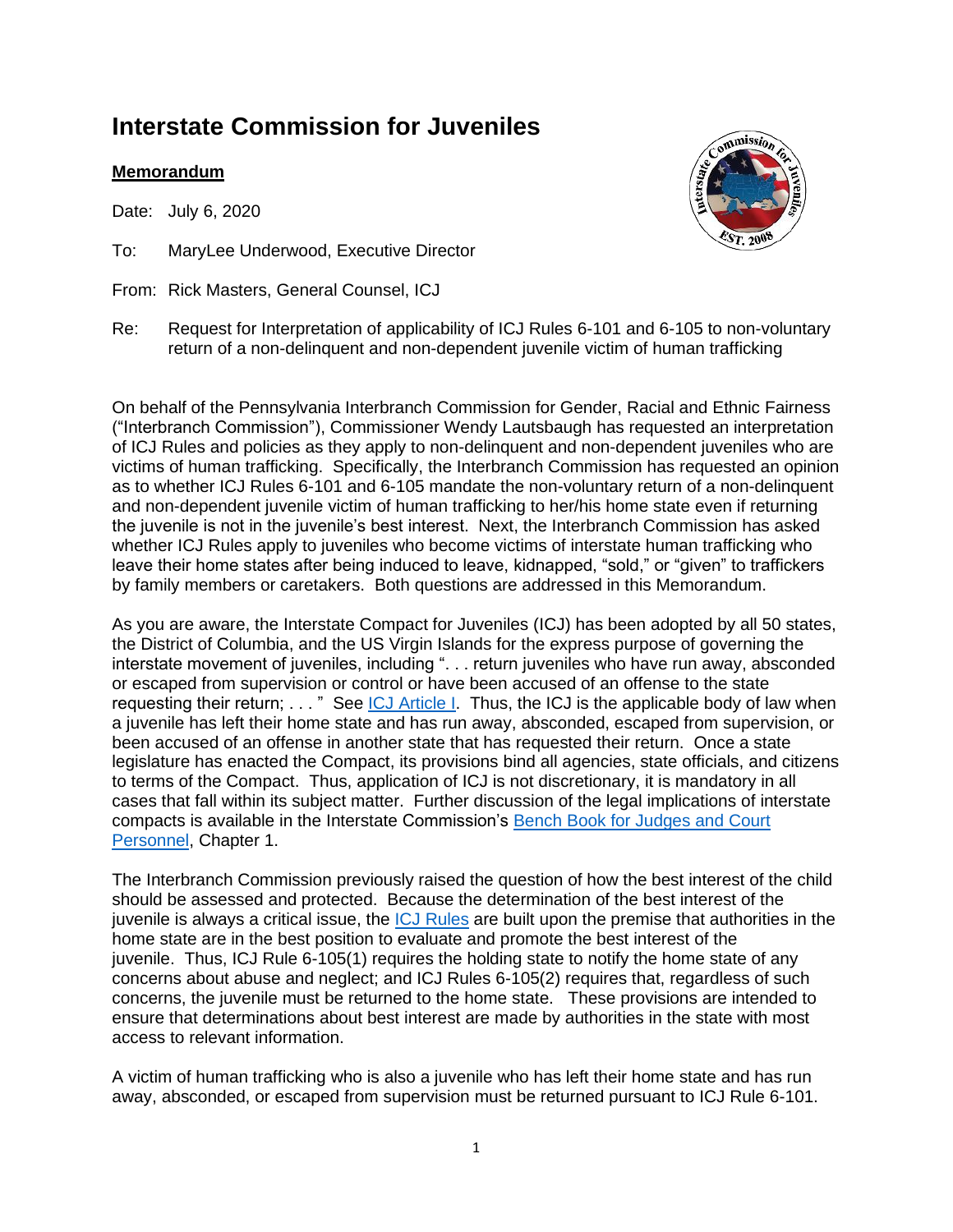Concerns regarding abuse or neglect must be reported to the home/demanding state pursuant to ICJ Rule 6-105, which also requires the holding state's ICJ Office to notify the home/demanding ICJ Office of the suspected abuse or neglect, which clearly would include victimization resulting from sex trafficking.

The home/demanding state's ICJ Office is also required to work with the appropriate authority and/or court of competent jurisdiction in the home/demanding state to affect the return of the juvenile. However, pursuant to ICJ Rule 6-105 (2), "Allegations of abuse or neglect do not alleviate a state's responsibility to return a juvenile within the time frames in accordance with the [ICJ] rules." States are also required to follow applicable procedures for reporting and investigating allegations of abuse or neglect of juveniles. See ICJ Rule 6-105(3).

Next, the Interbranch Commission asked whether ICJ Rules apply to juveniles who become victims of interstate human trafficking who leave their home states after being induced to leave, kidnapped, "sold," or "given" to traffickers by family members or caretakers. To address this question, it is critical to note that the application of the Compact is not based upon the juvenile's status as a victim of human trafficking or how the trafficking was initiated. Instead, application of the Compact depends upon whether the juvenile is otherwise subject to the Compact.

While the Interstate Commission has the authority to promulgate rules, it must act consistently with the provisions of the ICJ statute which delegates the authority to do so. If a rule exceeds the statutory authority granted to the Commission, such a rule in unenforceable as an *ultra vires* rule. See U.S. v. Lopez, 514 U.S. 549, 567 (1995). ICJ, Article I clearly provides that compacting states "recognize that each state is responsible for the proper supervision or return of juveniles, delinquents and status offenders who are on probation or parole and who have absconded, escaped or run away from supervision and control and in so doing have endangered their own safety and the safety of others."

Moreover, Art. I provides that it is the purpose of the Compact, "through joint and cooperative action among the compacting states to: (A) ensure that the adjudicated juveniles and status offenders subject to this compact are provided adequate supervision and services in the receiving state as ordered by the adjudicating judge or parole authority in the sending state. . . (C) return juveniles who have run away, absconded or escaped from supervision or control or have been accused of an offense in the state requesting their return."

Based upon the above ICJ statutory and rule provisions, the ICJ is clearly intended to apply to juveniles who have left their home state and have run away, absconded, or escaped from supervision, including those juveniles who are also victims of human trafficking who have "left their home state and have run away, absconded, or escaped from supervision or control or have been accused of an offense in the state requesting their return."

The ICJ statutory definition of "juvenile" includes "accused delinquents, adjudicated delinquents, accused status offenders, adjudicated status offenders and non-offenders." ICJ Rule 1-101 defines "non-offender" as "a person in need of supervision who has not been accused or adjudicated a status offender or delinquent." This category of "non-offenders" includes runaways. Furthermore, ICJ Rule 1-101 defines "runaways" as "persons within the juvenile jurisdictional age limit established by the home state who (1) have voluntarily left their residence without permission of their legal guardian or custodial agency or (2) refuse to return to their residence as directed by their legal guardian or custodial agency, but who may or may not have been adjudicated."